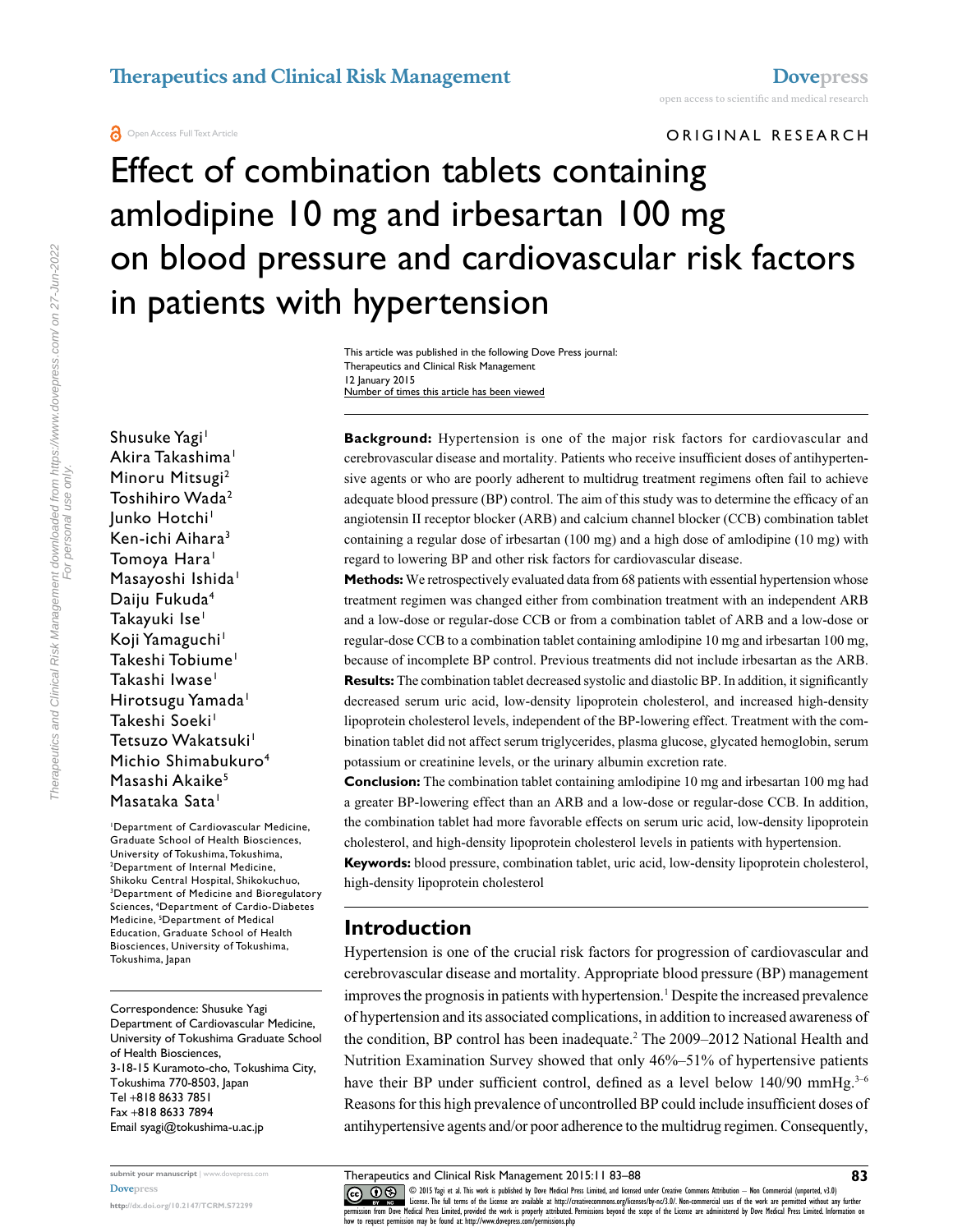treatment with a tablet that combines antihypertensive agents might improve patients' adherence with oral medication, thereby helping them to achieve target BP and reduce cardiovascular events.7,8

The Japanese Society of Hypertension guidelines recommend combination therapy using a calcium channel blocker (CCB) and an angiotensin-converting enzyme inhibitor/angiotensin II receptor antagonist (ARB) for patients with resistant hypertension because these two drugs synergistically lower BP.<sup>9</sup>

Recently, a combination tablet containing amlodipine 10 mg and irbesartan 100 mg (Aimix HD®; Dainippon Sumitomo Pharma Co Ltd, Osaka, Japan) that has a 24-hour antihypertensive effect has become available in Japan. However, the effects of the combination tablet with regard to lowering BP and other cardiovascular risk factors have not been studied. The aim of this study was to clarify the effects of the combination tablet on BP-lowering and reduction of other cardiovascular risk factors.

## **Materials and methods**

We retrospectively evaluated data from 68 Japanese patients with essential hypertension whose treatment was changed from a combination of an independent ARB and a low-dose or regular-dose CCB or from a combination of an ARB and a lowdose or regular-dose CCB to a combination tablet containing amlodipine 10 mg and irbesartan 100 mg. Previous treatment regimens did not include irbesartan as the ARB. The change in treatment was made because the patient's office and/or home systolic and/or diastolic BP did not reach the management target recommended by the Japanese Society of Hypertension guidelines.<sup>9</sup> According to the drug information for hypertensive Japanese patients, a regular-dose ARB regimen is defined as valsartan 80 mg, telmisartan 40 mg, candesartan 8 mg, olmesartan 20 mg, or losartan 50 mg. A regular-dose CCB regimen is defined as amlodipine 5 mg, diltiazem 100 mg, cilnidipine 10 mg, nifedipine 40 mg, or benidipine 4 mg. A high dose is defined as a dose more than the regular dose, and a low dose is defined as a dose lower than the regular dose.

The patients were recruited from the Department of Cardiology at Tokushima University Hospital, Department of Internal Medicine at Shikoku Central Hospital, and Kanematsu Hospital between April 2013 and January 2014. Patients receiving other antihypertensive drugs, including diuretics, α-blockers, β-blockers, mineralocorticoid receptor antagonists, or direct renin inhibitors, were excluded. Patients with secondary hypertension, symptomatic active malignant disease, renal failure (serum creatinine level  $>3.0$  mg/dL), or liver dysfunction (aspartate aminotransferase  $>100$  IU/L, alanine aminotransferase  $>100$  IU/L) were also excluded.

Office BP was evaluated following the guidelines of the Japanese Society of Hypertension<sup>9</sup> before and 3 months after the patients started receiving the combination tablet. Each patient recorded their home BP measurements in a notebook specifically describing BP management according to the guidelines.<sup>9</sup> Measurements of biochemical parameters, including uric acid, low-density lipoprotein cholesterol (LDL-C), triglycerides, high-density lipoprotein cholesterol (HDL-C), plasma glucose, glycated hemoglobin (HbA<sub>1c</sub>), serum potassium and creatinine levels, and urinary albumin excretion rate were performed. The study protocol was approved by the ethics committees at Tokushima University Hospital and Shikoku Central Hospital.

#### Statistical analysis

Differences in BP values and other biomarkers before and 3 months after starting the combination tablet were evaluated by the Wilcoxon signed-rank test. Multiple regression analysis was used to assess the correlation between BP and other indices. The analyses were performed using Microsoft Windows and JMP version 10 software. Statistical significance was considered at  $P<0.05$ .

#### **Results**

#### Patient clinical characteristics

The characteristics of the patients enrolled in this study are shown in Table 1. The previous antihypertensive drug regimen was a low, regular, or high dose of an ARB (except irbesartan) and a low or regular dose of a CCB (Table 2). In the previous treatment regimen, 35 patients received an ARB/CCB combination tablet and 33 patients received independent ARB and CCB tablets (see Supplementary Table 1).

## Combination tablet containing amlodipine 10 mg and irbesartan 100 mg decreased BP

The combination tablet significantly decreased systolic and diastolic BP, but did not affect heart rate (Table 3). Three months of treatment with the combination tablet increased the rate of achievement of target BP from 0% to 70.5%.

## Combination tablet containing amlodipine 10 mg and irbesartan 100 mg decreased serum uric acid levels

The combination tablet significantly decreased serum uric acid levels (Table 3). Multiple regression analysis showed that the decrease in serum uric acid was independent of decreases in

**[Dovepress](www.dovepress.com)**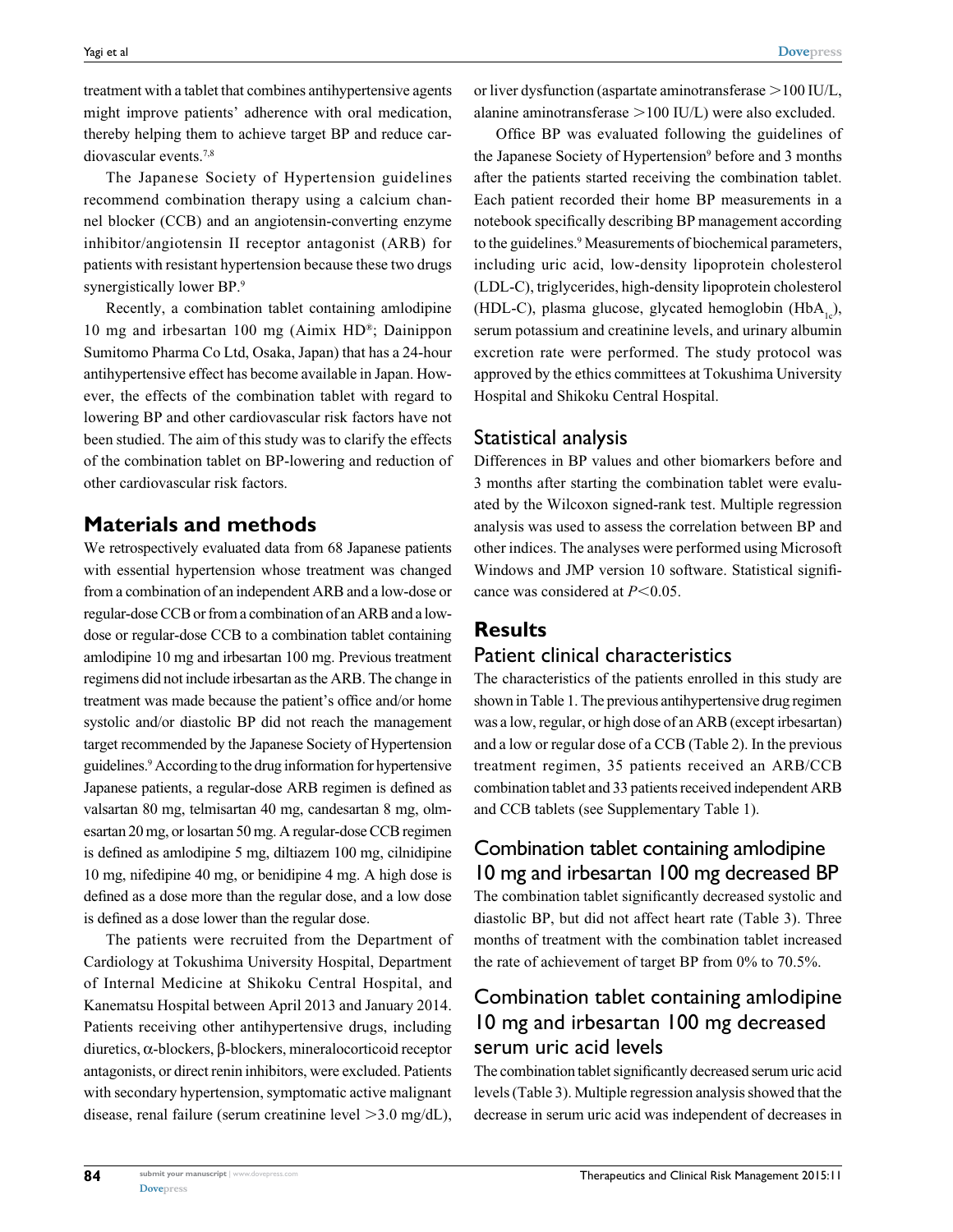#### **Table 1** Clinical characteristics of subjects

| <b>Variables</b>                                 |                  |
|--------------------------------------------------|------------------|
| Patients (n)                                     | 68               |
| Male                                             | 34 (50%)         |
| Age (years)                                      | 70.8±10.0        |
| Body mass index (kg/m <sup>2</sup> )             | $24.1 \pm 3.5$   |
| Systolic blood pressure (mmHg)                   | $142.1 \pm 15.5$ |
| Diastolic blood pressure (mmHg)                  | 77.7±11.2        |
| Low-density lipoprotein cholesterol (mg/dL)      | $109.7 \pm 26.3$ |
| Triglycerides (mg/dL)                            | $130.1 + 62.6$   |
| High-density lipoprotein cholesterol (mg/dL)     | $56.8 \pm 13.8$  |
| Glycated hemoglobin (%)                          | $5.9 + 0.6$      |
| Casual plasma blood glucose (mg/dL)              | $109.8 + 23.4$   |
| Serum uric acid (mg/dL)                          | $5.4 \pm 1.4$    |
| Serum potassium (mEq/L)                          | $4.2 + 0.4$      |
| Serum creatinine (mg/dL)                         | $0.81 \pm 0.24$  |
| Urinary albumin excretion rate (mg/g creatinine) | $51.5 \pm 131.3$ |
| Complications                                    |                  |
| Dyslipidemia                                     | 43 (63.2%)       |
| Coronary artery disease                          | 13(19.1%)        |
| Cerebrovascular disease                          | 18 (26.5%)       |
| Diabetes mellitus                                | 13(19.1%)        |
| Drugs                                            |                  |
| <b>Statins</b>                                   | 34 (50%)         |
| Ezetimibe                                        | 2(2.9%)          |
| <b>Fibrates</b>                                  | $0(0\%)$         |
| Dipeptidyl peptidase 4 inhibitors                | 4 (5.9%)         |
| Alpha-glucosidase inhibitors                     | 4 (5.9%)         |
| Sulfonylureas                                    | 0(0)             |
| <b>Biguanides</b>                                | 0(0)             |
| Glinides                                         | 3(4.4%)          |
| Thiazolidinediones                               | 3(4.4%)          |
| Insulin                                          | 0(0)             |

**Note:** Values are expressed as the number (%) or mean  $\pm$  standard deviation.

systolic and diastolic BP in age-adjusted, sex-adjusted, and serum creatinine-adjusted models (data not shown).

# Effect of amlodipine 10 mg and irbesartan 100 mg combination tablet on lipid profiles, plasma glucose levels, and renal function

The combination tablet significantly reduced LDL-C and increased HDL-C levels but had no effect on triglyceride levels (Table 3). Conversely, treatment with the combination tablet

**Table 2** Patients classified by ARB and CCB dose before treatment with the combination tablet containing amlodipine 10 mg and irbesartan 100 mg

|                     | Low dose<br>of CCB | <b>Regular dose</b><br>of CCB |
|---------------------|--------------------|-------------------------------|
| Low dose of ARB     |                    |                               |
| Regular dose of ARB |                    | 47                            |
| High dose of ARB    |                    | 9                             |

**Abbreviations:** ARB, angiotensin II receptor antagonist; CCB, calcium channel blocker.

did not affect plasma glucose,  $HbA_{1c}$ , serum potassium and creatinine levels, or urinary albumin excretion rate (Table 3).

Multiple regression analysis showed that the decrease in LDL-C levels and increase in HDL-C levels were independent of the systolic and diastolic BP reduction, age, sex, body mass index, and administration of statins and/or ezetimibe (data not shown). In addition, multiple regression analysis showed that the changes in triglycerides, plasma glucose,  $HbA<sub>1c</sub>$ , serum creatinine, and urinary albumin excretion rate were independent of the changes in systolic and diastolic BP, age, sex, and body mass index (data not shown).

#### Adverse effects

Seven patients stopped taking the combination tablet. Three female patients felt slight faintness and another three female patients developed edema within 1 month of starting the combination tablet. One patient was diagnosed with gastric cancer 13 weeks after starting the combination medication.

#### **Discussion**

The present study showed that treatment with a combination tablet containing amlodipine 10 mg and irbesartan 100 mg was effective in decreasing BP after switching from an ARB (without irbesartan) and from a low-dose or regular-dose CCB regimen. In addition, the combination tablet improved the lipid profile and decreased uric acid levels in a manner that was independent of BP reduction.

It has been emphasized that BP should be controlled to prevent cardiovascular and cerebrovascular events, with sufficient dose of antihypertensive drugs.<sup>10</sup> Because of the low rate of goal achievement, strong and well tolerated BPlowering drugs are needed. Increased doses of antihypertensive monotherapy often fail to control BP in patients with resistant hypertension; therefore, combination therapy with other types of drugs should be considered. Combination of an ARB and CCB lowers BP and reduces mortality to a greater extent than a high-dose ARB in patients with cardiovascular disease.11 Addition of a CCB is more effective at lowering BP than simply doubling the dose of an existing  $ARB$ ;<sup>11</sup> therefore, combination ARB/CCB therapy could be the first choice for treatment-resistant hypertension.<sup>9</sup>

Because treatment with a CCB lowers BP in a dosedependent manner, $12$  a combination tablet containing a high dose of amlodipine (10 mg) may result in further BP reduction compared with low or regular dose of CCB in the baseline treatment.

Adherence to antihypertensive treatment is a critical factor for BP management; 75% of compliant patients were shown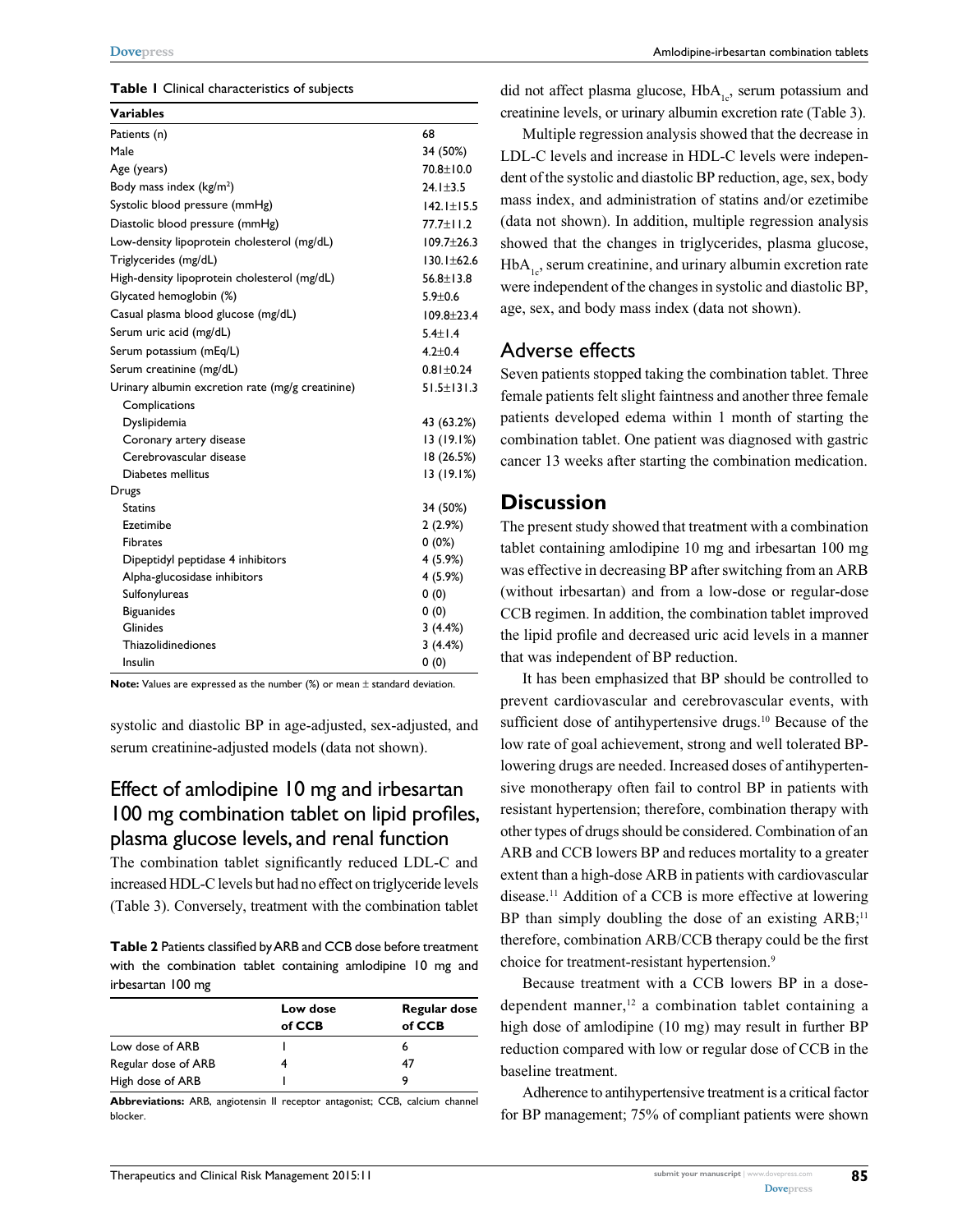| <b>Variables</b>                                 | <b>Before</b>    | 3 months after   | P-value |
|--------------------------------------------------|------------------|------------------|---------|
|                                                  | treatment        | treatment        |         |
| Systolic blood pressure (mmHg)                   | $142.7 \pm 16.1$ | $126.1 \pm 13.4$ | < 0.01  |
| Diastolic blood pressure (mmHg)                  | 78.1±11.4        | $69.4 \pm 8.0$   | < 0.01  |
| Heart rate (beats per minute)                    | $73.5 \pm 10.8$  | $74.8 + 9.5$     | 0.34    |
| Low-density lipoprotein cholesterol (mg/dL)      | $108.0 \pm 25.8$ | $102.7 + 25.3$   | 0.02    |
| Triglyceride (mg/dL)                             | $131.6 \pm 64.4$ | $120.3 + 69.8$   | 0.09    |
| High-density lipoprotein cholesterol (mg/dL)     | $57.5 \pm 14.1$  | 60.1 $\pm$ 14.6  | < 0.01  |
| Glycated hemoglobin (%)                          | $5.9 \pm 0.6$    | $5.9 \pm 1.3$    | 0.76    |
| Casual plasma blood glucose (mg/dL)              | $112.0 \pm 25.8$ | $104.6 \pm 20.9$ | 0.20    |
| Serum uric acid (mg/dL)                          | $5.5 \pm 1.5$    | $5.1 \pm 1.3$    | < 0.001 |
| Serum potassium (mEq/L)                          | $4.2 \pm 0.4$    | $4.3 \pm 0.3$    | 0.76    |
| Serum creatinine (mg/dL)                         | $0.82 \pm 0.24$  | $0.81 \pm 0.24$  | 0.25    |
| Urinary albumin excretion rate (mg/g creatinine) | $49.8 \pm 133.6$ | $50.5 \pm 136.4$ | 0.91    |

**Table 3** Changes in blood pressure and cardiovascular risk factors before and 3 months after treatment with the combination tablet containing amlodipine 10 mg and irbesartan 100 mg

**Note:** Data in the Before treatment and 3 months after treatment columns are presented as mean ± standard deviation.

to achieve their target BP of  $\leq$  140/90 mmHg compared with only 10% of noncompliant patients.13 It has been shown that adherence to antihypertensive treatment is related to favorable/ unfavorable BP control and the development/prognosis of cardiovascular disease. In addition, adherence improves when the number of tablets to be consumed are fewer and the dosing frequency is reduced.<sup>9</sup> Combination therapy with a single pill might therefore be recommended to improve adherence, leading to prevention of cardiovascular disease.<sup>9</sup> In this study, a reduced number of tablets might have contributed to decreased BP by improving adherence to the prescribed drugs.

In the present study, we observed a reduction in serum uric acid levels after treatment with the combination tablet. Because serum uric acid is a causative mediator of increased BP and impaired vascular compliance, and because serum uric acid levels are predictors of cardiovascular mortality, it might be important to control serum uric acid to prevent cardiovascular disease.14–16 In hypertensive patients, increased angiotensin II secretion activates URAT1, leading to an increase in reabsorption of uric acid.<sup>17,18</sup> Irbesartan inactivates both URAT1 and URATv1, which are reabsorptive transporters, suggesting that irbesartan has the ability to decrease serum uric acid levels.19 Uric acid-lowering therapy therefore could result in a significant reduction in systemic vascular resistance.

In the present study, we observed a decrease in LDL-C levels and an increase in HDL-C levels after the combination therapy was started. Although irbesartan is known to improve metabolic parameters, including LDL-C and HDL-C levels,20,21 its mechanism of action is unknown. Further research is required to clarify this issue.

Six patients experienced slight faintness or edema and stopped consuming the combination tablet. These adverse effects may be attributed to excessive BP-lowering effects and vasodilation due to the increased dose of amlodipine.

This study had several limitations. First, there was considerable heterogeneity of antihypertensive therapy before administration of the combination tablet. Second, this is a single-arm, relatively short-term, observational study with a small sample size. Third, we could not determine whether the reduction in BP was due to the effect of the combination treatment, the effect of irbesartan, or the effect of high-dose amlodipine.

## **Conclusion**

Treatment with a combination tablet containing amlodipine 10 mg and irbesartan 100 mg exerted further BP-lowering effects when compared with an ARB with a low-dose or regular-dose CCB. The combination tablet also had favorable effects on serum uric acid, LDL-C, and HDL-C levels in patients with essential hypertension.

## **Acknowledgments**

We thank the staff of the Hospital Information Center at Tokushima University Hospital for abstracting patient data from medical records. This work was supported in part by the Japan Society for the Promotion of Science (KAKENH, grant numbers 25461131 and 25860605) and the 2013 Actelion Academia Prize.

## **Disclosure**

MS has received research funding from Dainippon Sumitomo Pharma Co Ltd. The other authors report no conflicts of interest in this work.

**86**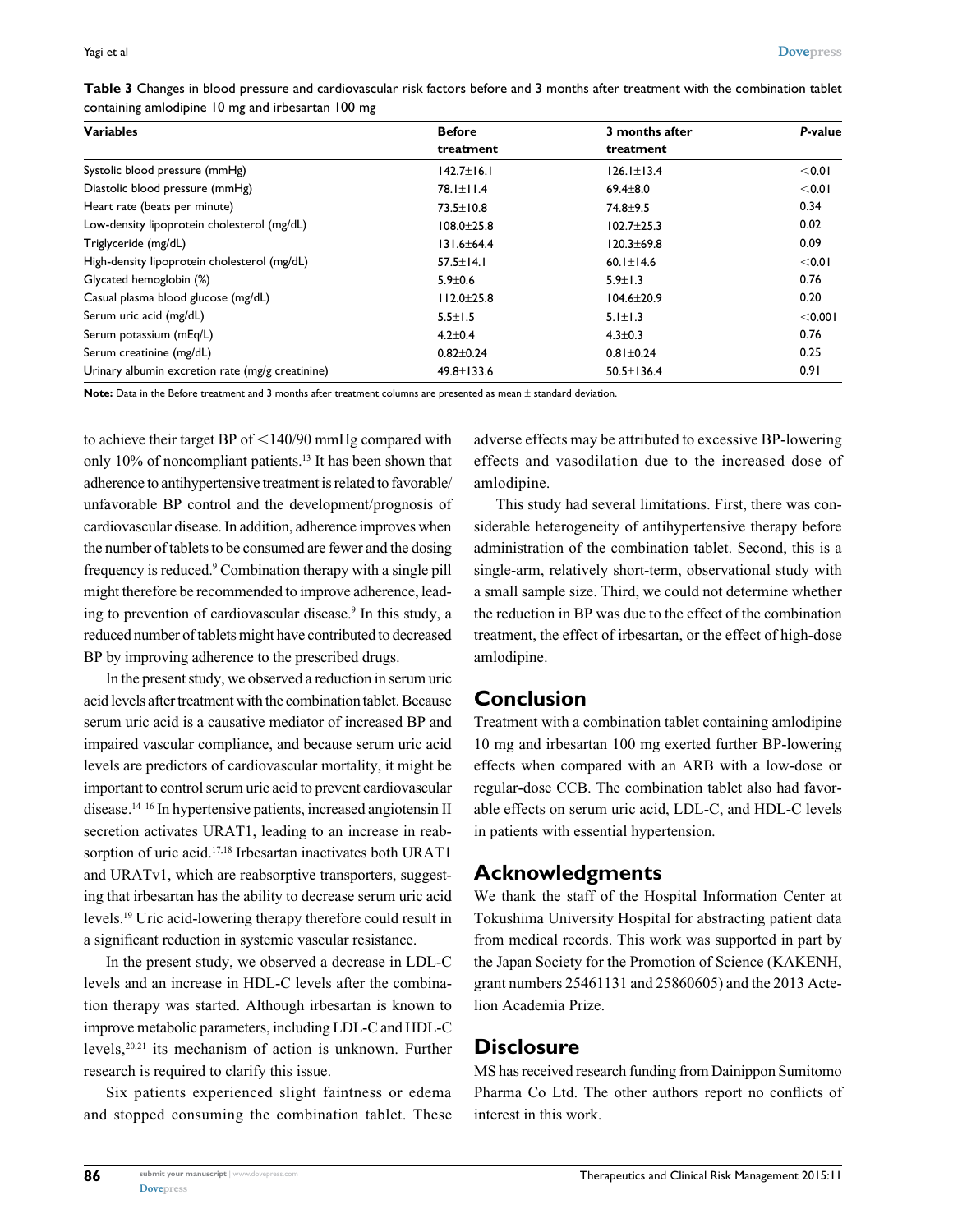## **References**

- 1. Fujiyoshi A, Ohkubo T, Miura K, et al; Observational Cohorts in Japan (EPOCH-JAPAN) Research Group. Blood pressure categories and long-term risk of cardiovascular disease according to age group in Japanese men and women. *Hypertens Res.* 2012;35(9):947–953.
- 2. Hozawa A, Ohkubo T, Kikuya M, et al. Blood pressure control assessed by home, ambulatory and conventional blood pressure measurements in the Japanese general population: the Ohasama study. *Hypertens Res.* 2002;25(1):57–63.
- 3. Mori H, Ukai H, Yamamoto H, et al. Current status of antihypertensive prescription and associated blood pressure control in Japan. *Hypertens Res.* 2006;29(3):143–151.
- 4. James PA, Oparil S, Carter BL, et al. 2014 Evidence-Based Guideline for the Management of High Blood Pressure in Adults Report From the Panel Members Appointed to the Eighth Joint National Committee (JNC 8). *JAMA.* 2014;311(5):507–520.
- 5. Nwankwo T, Yoon SS, Burt V, Gu Q. Hypertension among adults in the United States: National Health and Nutrition Examination Survey, 2011–2012. *NCHS Data Brief.* 2013(133):1–8.
- 6. Egan BM, Zhao Y, Axon RN. US trends in prevalence, awareness, treatment, and control of hypertension, 1988–2008. *JAMA.* 2010;303(20): 2043–2050.
- 7. Chapman RH, Benner JS, Petrilla AA, et al. Predictors of adherence with antihypertensive and lipid-lowering therapy. *Arch Intern Med.* 2005;165(10):1147–1152.
- 8. Mazzaglia G, Ambrosioni E, Alacqua M, et al. Adherence to antihypertensive medications and cardiovascular morbidity among newly diagnosed hypertensive patients. *Circulation.* 2009;120(16):1598–1605.
- 9. Ogihara T, Kikuchi K, Matsuoka H, et al. The Japanese Society of Hypertension Guidelines for the Management of Hypertension (JSH 2009). *Hypertens Res.* March 20, 2014. [Epub ahead of print].
- 10. Staessen JA, Wang JG, Thijs L. Cardiovascular protection and blood pressure reduction: a meta-analysis. *Lancet.* 2001;358(9290):1305–1315.
- 11. Ogawa H, Kim-Mitsuyama S, Matsui K, et al. Angiotensin II receptor blocker-based therapy in Japanese elderly, high-risk, hypertensive patients. *Am J Med.* 2012;125(10):981–990.
- 12. Law MR, Wald NJ, Morris JK, Jordan RE. Value of low dose combination treatment with blood pressure lowering drugs: analysis of 354 randomised trials. *BMJ.* 2003;326(7404):1427.
- 13. Yiannakopoulou E, Papadopulos JS, Cokkinos DV, Mountokalakis TD. Adherence to antihypertensive treatment: a critical factor for blood pressure control. *Eur J Cardiovasc Prev Rehabil.* 2005;12(3):243–249.
- 14. Gustafsson D, Unwin R. The pathophysiology of hyperuricaemia and its possible relationship to cardiovascular disease, morbidity and mortality. *BMC Nephrol.* 2013;14:164.
- 15. Wang JG, Staessen JA, Fagard RH, Birkenhager WH, Gong L, Liu L. Prognostic significance of serum creatinine and uric acid in older Chinese patients with isolated systolic hypertension. *Hypertension.*  2001;37(4):1069–1074.
- 16. Bos MJ, Koudstaal PJ, Hofman A, Witteman JC, Breteler MM. Uric acid is a risk factor for myocardial infarction and stroke – The Rotterdam Study. *Stroke.* 2006;37(6):1503–1507.
- 17. Corry DB, Eslami P, Yamamoto K, Nyby MD, Makino H, Tuck ML. Uric acid stimulates vascular smooth muscle cell proliferation and oxidative stress via the vascular renin-angiotensin system. *J Hypertens.* 2008;26(2):269–275.
- 18. Hamada T, Ichica K, Hosoyamada M, et al. Uricosuric action of losartan via the inhibition of urate transporter 1 (URAT1) in hypertensive patients. *Am J Hypertens.* 2008;21(10):1157–1162.
- 19. Nakamura M, Anzai N, Jutabha P, Sato H, Sakurai H, Ichida K. Concentration-dependent inhibitory effect of irbesartan on renal uric acid transporters. *J Pharmacol Sci.* 2010;114(1):115–118.
- 20. Parhofer KG, Munzel F, Krekler M. Effect of the angiotensin receptor blocker irbesartan on metabolic parameters in clinical practice: the DO-IT prospective observational study. *Cardiovasc Diabetol.* 2007;6:36.
- 21. De Luis DA, Conde R, Gonzalez Sagrado M, et al. Effects of olmesartan vs irbesartan on metabolic parameters and visfatin in hypertensive obese women. *Eur Rev Med Pharmacol Sci.* 2010;14(9):759–763.